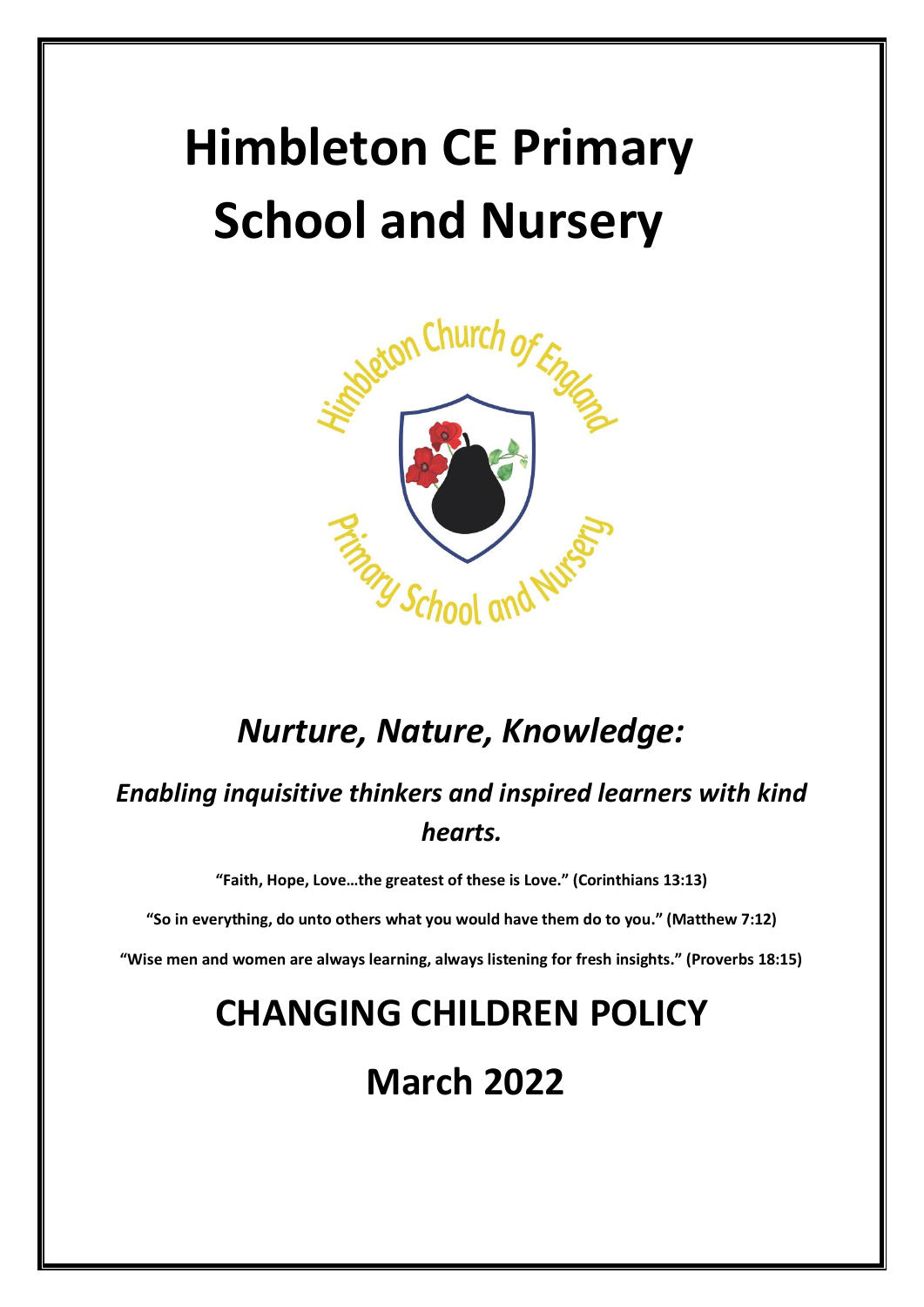#### **Changing Children Policy**

We have established the following principles which are underpinned by Himbleton CE Primary School and Nursery Safeguarding Children and Child Protection Policy and the Physical Intervention Policy.

- Whilst we aim to ensure privacy for the child, staff must inform another member of staff if they are going to change a child and leave the bathroom/toilet/changing area door open.
- If no other member of staff is present at that time please inform them on their return.
- Staff are asked to complete the Changing Children Log (Appendix 1) which is kept in the EYFS toilets, or specific changing area for children with additional needs. The information is to include: date, time, child's name, nature of change and signature of the member of staff doing the changing.
- Families will be informed informally by a staff member at the end of the session if their child has been changed due to soiling of clothes and asked to take any soiled/wet clothes home.
- If a child is very badly soiled e.g. through illness then we will contact the family via a telephone call to inform them.
- Persons who are not members of the Himbleton staff team are not permitted to change children under any circumstances.
- No mobile phones or cameras are to be taken in to or kept in the bathroom/toilet/changing area.